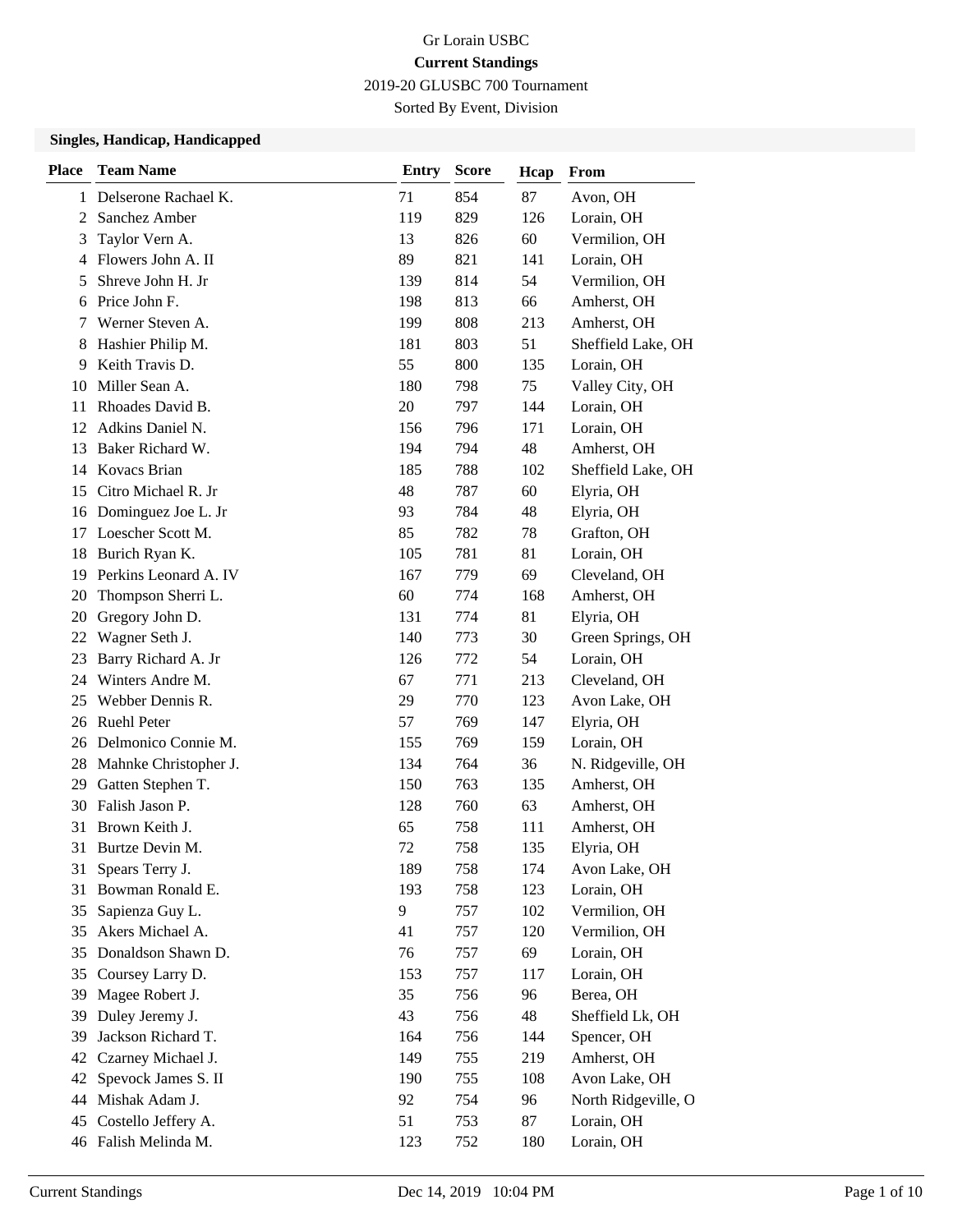2019-20 GLUSBC 700 Tournament

Sorted By Event, Division

| <b>Place</b> | <b>Team Name</b>       | <b>Entry</b>   | <b>Score</b> | Hcap | From                 |
|--------------|------------------------|----------------|--------------|------|----------------------|
| 47           | Richardson Erika       | $\,8\,$        | 751          | 138  | Amherst, OH          |
| 47           | Goode Adam M.          | 36             | 751          | 90   | Avon Lake, OH        |
| 47           | Pustulka Walter J. Jr  | 39             | 751          | 99   | Lorain, OH           |
| 50           | Damasiewicz Jeff R.    | 86             | 749          | 132  | Bay Village, OH      |
| 51           | Artidiello Lou P. III  | 88             | 748          | 111  | Lorain, OH           |
| 51           | Ksenich Joseph C.      | 130            | 748          | 63   | Lorain, OH           |
| 51           | Zakutny Dennis M.      | 143            | 748          | 54   | Lorain, OH           |
| 54           | Plowman Andrew W. Sr   | 121            | 747          | 78   | Sheffield Lk, OH     |
| 55           | Thompson Courtney L.   | 61             | 746          | 99   | Amherst, OH          |
| 55           | Jackson Marvin L. Sr   | 165            | 746          | 135  | Oberlin, OH          |
| 57           | Roman Felix W.         | $\overline{4}$ | 744          | 108  | Lorain, OH           |
| 57           | <b>Bremke Bill</b>     | 172            | 744          | 180  | Amherst, OH          |
| 59           | Duley Jennifer A.      | 42             | 743          | 165  | Sheffield Village, C |
| 60           | St Croix Brandon A.    | 74             | 740          | 111  | Lorain, OH           |
| 61           | Cunningham Bradley W.  | 135            | 738          | 69   | Elyria, OH           |
| 61           | Toth John A.           | 176            | 738          | 135  | Avon Lake, OH        |
| 63           | Milton Trever C.       | 34             | 737          | 135  | Elyria, OH           |
| 64           | Locher Brett V.        | 104            | 734          | 84   | Lorain, OH           |
| 64           | Baldwin Brian E.       | 163            | 734          | 108  | Lorain, OH           |
| 66           | Ragnoni Chris J.       | 79             | 733          | 66   | Oberlin, OH          |
| 66           | Chopcinski Antoni D.   | 148            | 733          | 90   | Lorain, OH           |
| 68           | Haywood Timothy W.     | 91             | 732          | 75   | Cleveland, OH        |
| 68           | Mead Bob J.            | 177            | 732          | 117  | Avon Lake, OH        |
| 70           | Hood Charles W. Jr     | 64             | 731          | 63   | Vermilion, OH        |
| 71           | Phillips Olivia L.     | 111            | 730          | 90   | Milan, OH            |
| 72           | Lewandowski Zackary J. | 110            | 727          | 117  | Amherst, OH          |
| 73           | Nazario Saul R.        | 116            | 725          | 138  | Lorain, OH           |
| 74           | Budka Aaron O.         | 136            | 724          | 93   | Vermilion, OH        |
| 75           | Plowman Andrew S. Jr   | 122            | 723          | 36   | N. Olmsted, OH       |
| 76           | Carrion Ernie J.       | 62             | 722          | 114  | Elyria, OH           |
| 76           | Kovacs Eric L.         | 187            | 722          | 111  | Sheffield Lake, OH   |
| 78           | Bowser Richard D.      | 5              | 721          | 102  | Lorain, OH           |
| 78           | Shawver Richard M.     | 10             | 721          | 30   | Amherst, OH          |
| 78           | Sagert Don C.          | 90             | 721          | 60   | Lorain, OH           |
| 81           | Durst Larry D.         | 58             | 720          | 171  | Sheffield Lk, OH     |
| 82           | Kelling Chester A.     | $\overline{2}$ | 719          | 117  | Lorain, OH           |
| 83           | Vancs Tom B. Sr        | 174            | 718          | 228  | S. Ahmerst, OH       |
| 84           | Pettry Adam R.         | 26             | 716          | 72   | Amherst, OH          |
| 84           | Robles Joshua P.       | 171            | 716          | 51   | Lorain, OH           |
| 86           | St Croix David S. Jr   | 75             | 715          | 138  | Amherst, OH          |
| 87           | Speckhart Robert J.    | 184            | 713          | 156  | Lorain, OH           |
| 88           | Hensley Brian R.       | 12             | 712          | 90   | Elyria, OH           |
| 88           | Retallick Thomas F.    | 53             | 712          | 147  | Lorain, OH           |
| 90           | Burger John S.         | 1              | 711          | 228  | Elyria, OH           |
| 90           | Plumb Richard          | 101            | 711          | 111  | Elyria, OH           |
| 92           | Dennis Nico J.         | 112            | 708          | 114  | N. Ridgeville, OH    |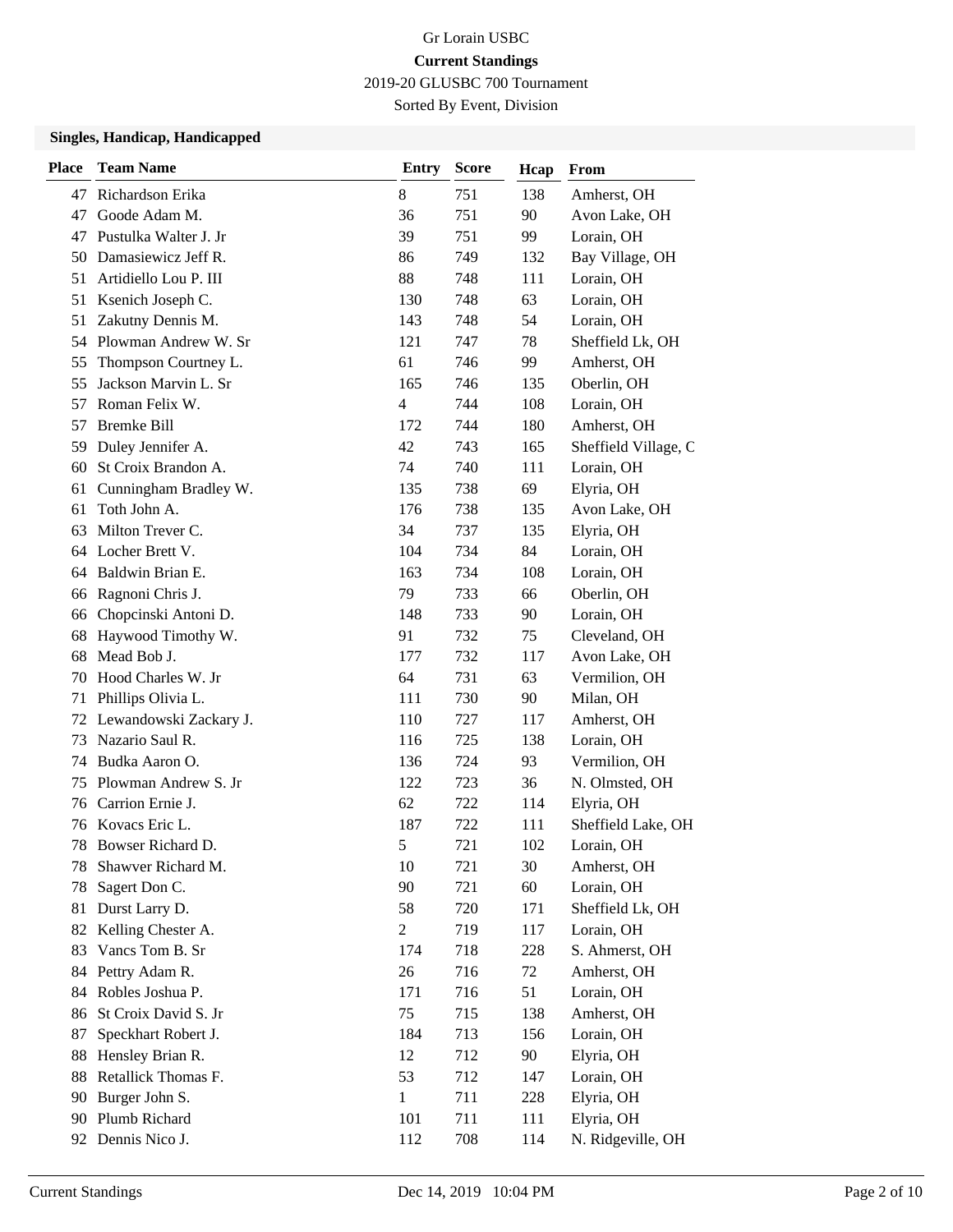2019-20 GLUSBC 700 Tournament

Sorted By Event, Division

| <b>Place</b> | <b>Team Name</b>              | <b>Entry</b> | <b>Score</b> | Hcap | From          |
|--------------|-------------------------------|--------------|--------------|------|---------------|
| 93           | Eischen David J.              | 32           | 705          | 57   | Amherst, OH   |
| 93           | Sheets Donald J. Jr           | 80           | 705          | 102  | Lorain, OH    |
| 93           | Dubosh Chip E. Jr             | 144          | 705          | 117  | Avon Lake, OH |
|              | 96 Delserone Richard          | 120          | 704          | 42   | Avon, OH      |
|              | 97 Cordy Chris D.             | 100          | 703          | 126  | Lorain, OH    |
| 98           | Metelsky Daniel G.            | 142          | 702          | 90   | Amherst, OH   |
| 99           | Rose Brian L.                 | 168          | 701          | 123  | LaGrange, OH  |
|              | 100 Costello Jennifer A.      | 14           | 700          | 183  | Vermilion, OH |
|              | 101 Dominguez Dominic R.      | 97           | 699          | 81   | Elyria, OH    |
| 101          | Biggins Rufus A. III          | 158          | 699          | 54   | Lorain, OH    |
|              | 103 McGinnis Eric E.          | 47           | 698          | 105  | Lorain, OH    |
|              | 104 Casto Jacob A.            | 25           | 697          | 84   | Vermilion, OH |
|              | 104 Lewandowski Robert J. III | 109          | 697          | 126  | Amherst, OH   |
| 104          | Tibbitts Francis E.           | 147          | 697          | 78   | Avon Lake, OH |
|              | 104 Phillips Robert J. Jr     | 197          | 697          | 81   | Milan, OH     |
|              | 108 Citro Michael A. Sr       | 49           | 695          | 138  | Amherst, OH   |
|              | 109 Carlton Perry N.          | 28           | 694          | 96   | Lorain, OH    |
|              | 110 Davis William L.          | 103          | 691          | 153  | Vermilion, OH |
| 111          | Konya Mark A.                 | 145          | 689          | 138  | Avon, OH      |
|              | 112 Frazier Mark A.           | 129          | 688          | 54   | Lorain, OH    |
| 113          | Spangler Richard C.           | 117          | 687          | 165  | Amherst, OH   |
| 114          | St. Clair Marck R.            | 21           | 686          | 165  | Lorain, OH    |
|              | 114 Goode Keith A.            | 37           | 686          | 174  | Avon Lake, OH |
|              | 116 Kozusko Douglas J.        | 102          | 685          | 120  | Lorain, OH    |
|              | 117 Bremke John R.            | 173          | 684          | 150  | Amherst, OH   |
|              | 118 Harrell Randolph W.       | 99           | 682          | 84   | Lorain, OH    |
| 119          | Gatten Matt P.                | 59           | 681          | 36   | Amherst, OH   |
|              | 119 Cuevas Jesse              | 96           | 681          | 171  | Lorain, OH    |
| 121          | Biro Christopher A. Jr        | 27           | 680          | 51   | Lorain, OH    |
| 122          | Roseman Charles A.            | 186          | 678          | 123  | Amherst, OH   |
|              | 123 Pranckunas Beth           | 15           | 677          | 111  | Lorain, OH    |
|              | 123 Henson Tyler M.           | 45           | 677          | 102  | Vermilion, OH |
|              | 125 Groner Rusty              | 154          | 675          | 126  | Elyria, OH    |
|              | 126 Aschenbach Kristopher S.  | 46           | 674          | 84   | Lorain, OH    |
|              | 126 Velasquez Anthony M.      | 66           | 674          | 93   | Lorain, OH    |
|              | 126 Barnes Dale T.            | 70           | 674          | 99   | Lorain, OH    |
| 129          | Turner Joel E.                | 68           | 672          | 138  | Vermilion, OH |
|              | 130 Whitman Sarah             | 69           | 671          | 153  | Lorain, OH    |
|              | 130 DelMonico Lugino A.       | 152          | 671          | 30   | Lorain, OH    |
|              | 132 Muskiewicz Keith R.       | 6            | 669          | 30   | Elyria, OH    |
| 133          | Mendosa Dennis S.             | 98           | 667          | 246  | Lorain, OH    |
| 134          | Costello Raymond              | 52           | 666          | 171  | Lorain, OH    |
|              | 134 Pakish Frank W.           | 114          | 666          | 99   | Elyria, OH    |
|              | 134 Clutter Steve D.          | 169          | 666          | 66   | Elyria, OH    |
|              | 137 Matotek Tom M.            | 161          | 665          | 237  | Lorain, OH    |
|              | 138 Gaetz Jason E.            | 82           | 664          | 57   | Elyria, OH    |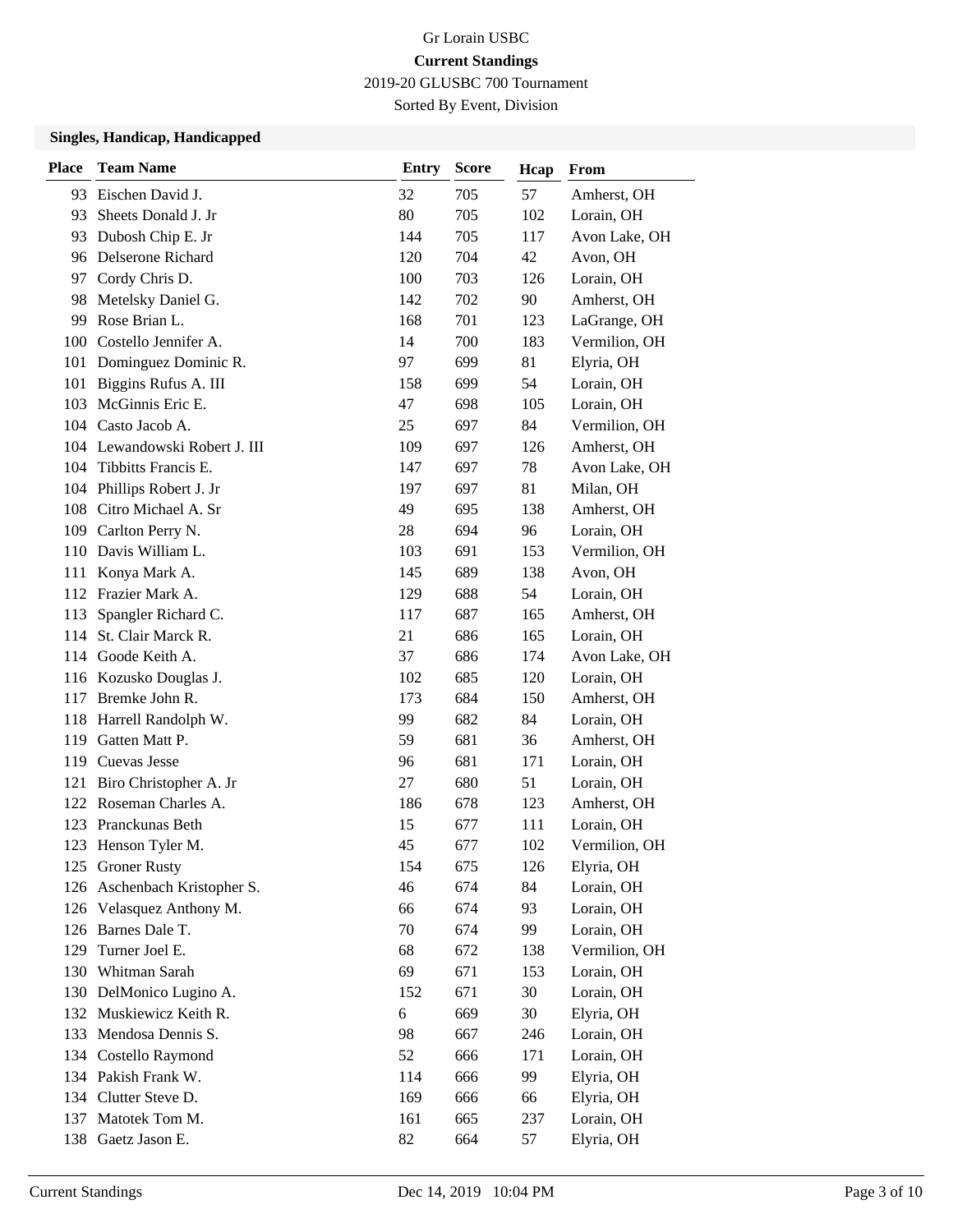2019-20 GLUSBC 700 Tournament

Sorted By Event, Division

| <b>Place</b> | <b>Team Name</b>             | Entry  | <b>Score</b> | Hcap             | From               |
|--------------|------------------------------|--------|--------------|------------------|--------------------|
|              | 139 Velasquez Collin A.      | 178    | 663          | 87               | Lorain, OH         |
|              | 140 Hrovat Holly R.          | 40     | 662          | 180              | Sandusky, OH       |
|              | 140 McKiel John J.           | 118    | 662          | 60               | Lorain, OH         |
|              | 140 Parschen Richard A.      | 132    | 662          | 21               | Strongsville, OH   |
|              | 143 Hronec Patty A.          | 157    | 661          | 183              | Amherst, OH        |
|              | 144 Lewandowski Robert J. Jr | 108    | 656          | 105              | Amherst, OH        |
|              | 144 Yuhasz Michael A.        | 175    | 656          | 78               | Lorain, OH         |
|              | 146 Nunnally James E.        | 3      | 655          | 117              | Elyria, OH         |
|              | 146 Sheets Missy R.          | 16     | 655          | 162              | Vermilion, OH      |
|              | 148 Hernandez Jesse Jr       | 77     | 652          | 33               | Lorain, OH         |
| 149          | Szafran Ryan A.              | 22     | 651          | 105              | Elyria, OH         |
| 150          | Scott William M.             | 115    | 649          | 120              | Avon Lake, OH      |
| 151          | Marchand Dan J.              | 17     | 648          | 168              | Elyria, OH         |
|              | 152 Collier Matthew S.       | 23     | 646          | 93               | Avon Lake, OH      |
| 153          | Swietyniowski Jordan D.      | 94     | 643          | 99               | Lorain, OH         |
| 153          | Matotek John E.              | 160    | 643          | 195              | Lorain, OH         |
|              | 155 Mannillo William R. Jr   | 106    | 642          | 54               | Lorain, OH         |
|              | 155 Fuge Matthew H.          | 183    | 642          | 129              | Lorain, OH         |
| 157          | Marchant Gerald L. III       | 24     | 640          | 144              | Elyria, OH         |
|              | 158 Phillips Craig A.        | 137    | 635          | 93               | Vermilion, OH      |
| 159          | Olexa Steven M.              | 127    | 634          | 96               | Avon Lake, OH      |
| 160          | Morris Heather M.            | 44     | 633          | 141              | Vermilion, OH      |
| 161          | Plumb Carson S.              | 162    | 630          | 153              | Amherst, OH        |
|              | 162 Valderas-Vancs John V.   | 191    | 627          | 123              | S. Ahmerst, OH     |
|              | 163 Remmer Max               | 84     | 622          | 57               | Elyria, OH         |
| 164          | Taylor Steven M.             | 81     | 620          | 102              | Amherst, OH        |
| 165          | Harcula Lauren N.            | 73     | 619          | 108              | Vermilion, OH      |
| 165          | Goldthorpe Bryan T.          | 192    | 619          | 129              | Lorain, OH         |
| 167          | Shullick Pete J.             | 78     | 617          | 39               | Amherst, OH        |
| 168          | Daub Jeremy J.               | 50     | 616          | 114              | Lorain, OH         |
| 169          | Gillenwaters John J.         | 113    | 615          | 132              | Sheffield Lake, OH |
|              | 170 Muskiewicz Kevin J.      | $\tau$ | 612          | 72               | Lorain, OH         |
|              | 170 Phillips Kenny A.        | 138    | 612          | 135              | Vermilion, OH      |
| 172          | Gage Tim A.                  | 33     | 607          | 81               | Berea, OH          |
| 173          | Serrano Edgar I.             | 124    | 604          | 120              | Lorain, OH         |
| 173          | Willis Christopher M.        | 179    | 604          | 102              | ELYRIA, OH         |
| 175          | Brown Jeff A.                | 188    | 603          | $\boldsymbol{0}$ | Parma, OH          |
|              | 176 Francis Glenn A.         | 166    | 602          | 135              | Lorain, OH         |
| 177          | St. Peter Chuck J.           | 63     | 596          | 69               | Elyria, OH         |
| 177          | Thomas Eugene R.             | 195    | 596          | 171              | Lorain, OH         |
| 179          | Frazier Al C. Jr             | 141    | 594          | 18               | Elyria, OH         |
| 180          | Speckhart Xavier A.          | 107    | 586          | 135              | Lorain, OH         |
| 180          | Hull Katelyn V.              | 170    | 586          | 72               | N. Olmsted, OH     |
|              | 182 Hughart Robert G.        | 87     | 576          | 93               | N. Ridgeville, OH  |
| 183          | Centifanti James M.          | 38     | 570          | 159              | Lorain, OH         |
|              | 184 Kozel Steve A.           | 159    | 561          | 96               | Elyria, OH         |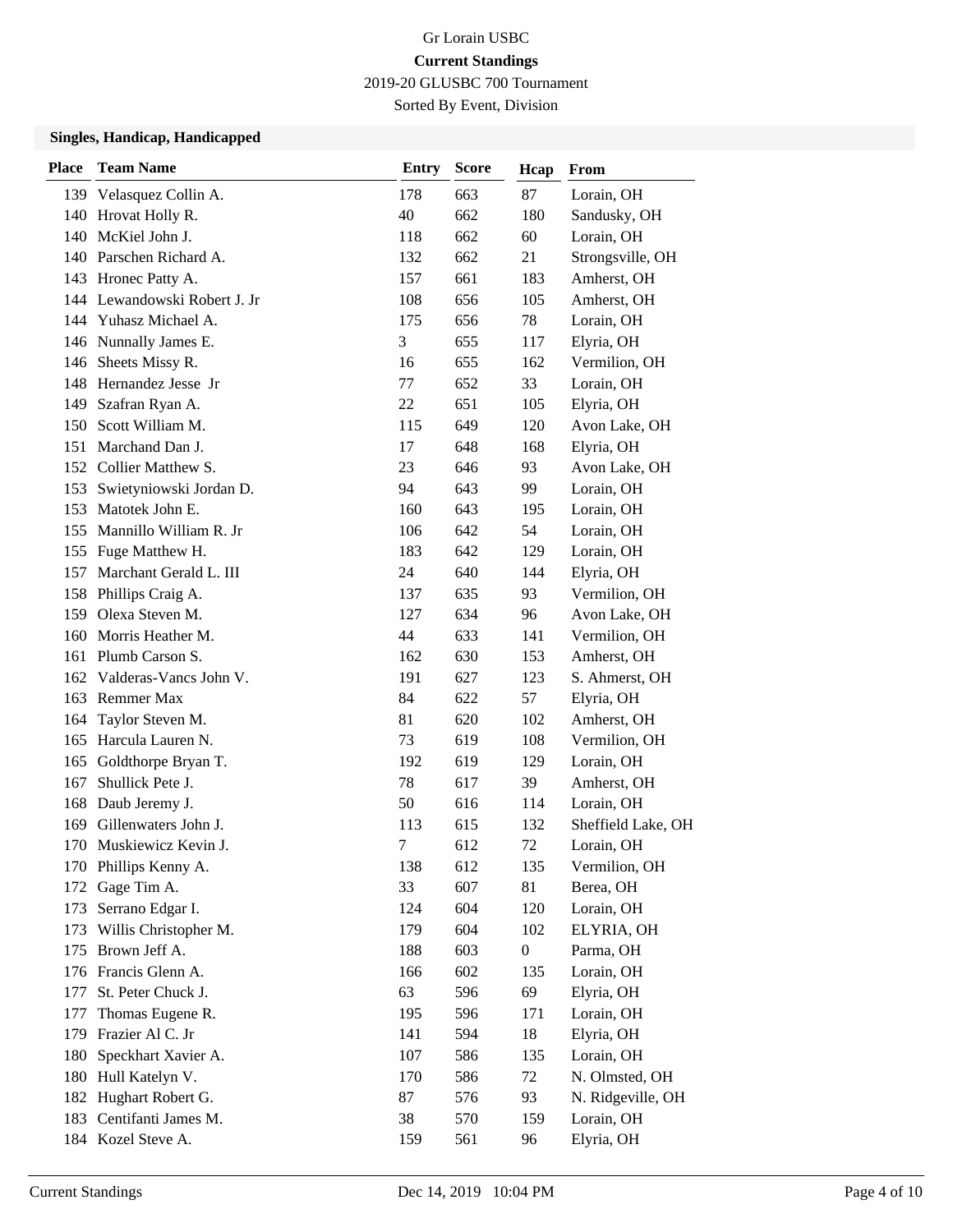### Gr Lorain USBC **Current Standings** 2019-20 GLUSBC 700 Tournament Sorted By Event, Division

The lowest score to cash is 787.

| <b>Place</b> | <b>Team Name</b>       | <b>Entry</b> | <b>Score</b> | Hcap | From                |
|--------------|------------------------|--------------|--------------|------|---------------------|
|              | 1 Delserone Rachael K. | 71           | 767          |      | Avon, OH            |
| 2            | Taylor Vern A.         | 13           | 766          |      | Vermilion, OH       |
| 3            | Shreve John H. Jr      | 139          | 760          |      | Vermilion, OH       |
| 4            | Hashier Philip M.      | 181          | 752          |      | Sheffield Lake, OH  |
| 5            | Price John F.          | 198          | 747          |      | Amherst, OH         |
| 6            | Baker Richard W.       | 194          | 746          |      | Amherst, OH         |
| 7            | Wagner Seth J.         | 140          | 743          |      | Green Springs, OH   |
| 8            | Dominguez Joe L. Jr    | 93           | 736          |      | Elyria, OH          |
| 9            | Mahnke Christopher J.  | 134          | 728          |      | N. Ridgeville, OH   |
| 10           | Citro Michael R. Jr    | 48           | 727          |      | Elyria, OH          |
| 11           | Miller Sean A.         | 180          | 723          |      | Valley City, OH     |
|              | 12 Barry Richard A. Jr | 126          | 718          |      | Lorain, OH          |
| 13           | Perkins Leonard A. IV  | 167          | 710          |      | Cleveland, OH       |
| 14           | Duley Jeremy J.        | 43           | 708          |      | Sheffield Lk, OH    |
| 15           | Loescher Scott M.      | 85           | 704          |      | Grafton, OH         |
| 16           | Sanchez Amber          | 119          | 703          |      | Lorain, OH          |
| 17           | Burich Ryan K.         | 105          | 700          |      | Lorain, OH          |
| 18           | Falish Jason P.        | 128          | 697          |      | Amherst, OH         |
| 19           | Zakutny Dennis M.      | 143          | 694          |      | Lorain, OH          |
| 20           | Gregory John D.        | 131          | 693          |      | Elyria, OH          |
| 21           | Shawver Richard M.     | 10           | 691          |      | Amherst, OH         |
| 22           | Donaldson Shawn D.     | 76           | 688          |      | Lorain, OH          |
| 23           | Plowman Andrew S. Jr   | 122          | 687          |      | N. Olmsted, OH      |
|              | 24 Kovacs Brian        | 185          | 686          |      | Sheffield Lake, OH  |
| 25           | Ksenich Joseph C.      | 130          | 685          |      | Lorain, OH          |
| 26           | Flowers John A. II     | 89           | 680          |      | Lorain, OH          |
| 27           | Plowman Andrew W. Sr   | 121          | 669          |      | Sheffield Lk, OH    |
| 27           | Cunningham Bradley W.  | 135          | 669          |      | Elyria, OH          |
| 29           | Hood Charles W. Jr     | 64           | 668          |      | Vermilion, OH       |
| 30           | Ragnoni Chris J.       | 79           | 667          |      | Oberlin, OH         |
| 31           | Costello Jeffery A.    | 51           | 666          |      | Lorain, OH          |
|              | 32 Keith Travis D.     | 55           | 665          |      | Lorain, OH          |
| 32           | Robles Joshua P.       | 171          | 665          |      | Lorain, OH          |
| 34           | Delserone Richard      | 120          | 662          |      | Avon, OH            |
| 35           | Goode Adam M.          | 36           | 661          |      | Avon Lake, OH       |
| 35           | Sagert Don C.          | 90           | 661          |      | Lorain, OH          |
| 37           | Magee Robert J.        | 35           | 660          |      | Berea, OH           |
| 38           | Mishak Adam J.         | 92           | 658          |      | North Ridgeville, O |
| 39           | Haywood Timothy W.     | 91           | 657          |      | Cleveland, OH       |
| 40           | Sapienza Guy L.        | 9            | 655          |      | Vermilion, OH       |
| 41           | Rhoades David B.       | 20           | 653          |      | Lorain, OH          |
| 42           | Pustulka Walter J. Jr  | 39           | 652          |      | Lorain, OH          |
| 43           | Locher Brett V.        | 104          | 650          |      | Lorain, OH          |
| 44           | Eischen David J.       | 32           | 648          |      | Amherst, OH         |
| 45           | Webber Dennis R.       | 29           | 647          |      | Avon Lake, OH       |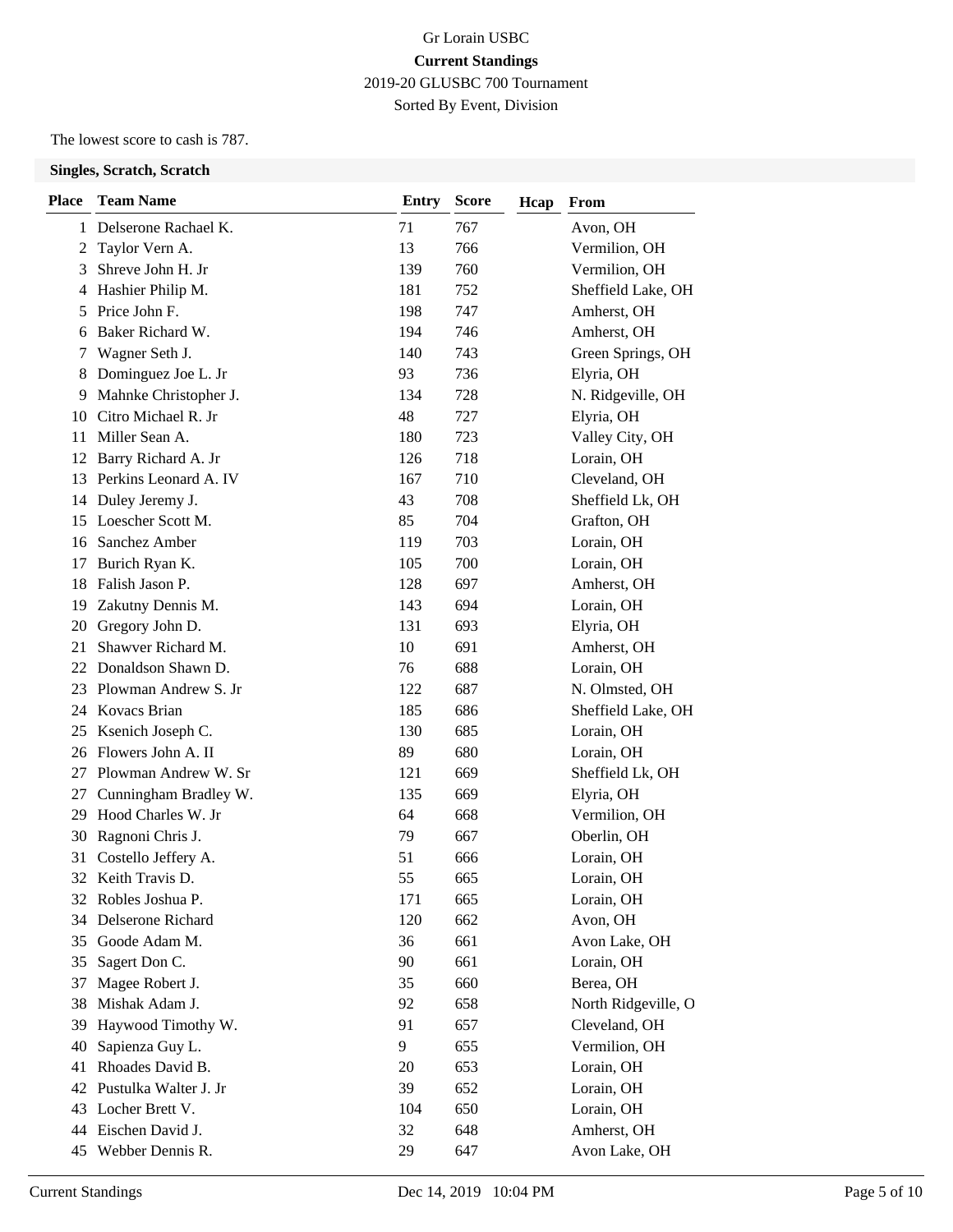2019-20 GLUSBC 700 Tournament

Sorted By Event, Division

| <b>Place</b> | <b>Team Name</b>          | <b>Entry</b> | <b>Score</b> | Hcap | From               |
|--------------|---------------------------|--------------|--------------|------|--------------------|
| 45           | Thompson Courtney L.      | 61           | 647          |      | Amherst, OH        |
| 45           | Brown Keith J.            | 65           | 647          |      | Amherst, OH        |
| 45           | Spevock James S. II       | 190          | 647          |      | Avon Lake, OH      |
| 49           | Gatten Matt P.            | 59           | 645          |      | Amherst, OH        |
| 49           | Biggins Rufus A. III      | 158          | 645          |      | Lorain, OH         |
| 51           | Pettry Adam R.            | 26           | 644          |      | Amherst, OH        |
| 52           | Chopcinski Antoni D.      | 148          | 643          |      | Lorain, OH         |
| 53           | Parschen Richard A.       | 132          | 641          |      | Strongsville, OH   |
| 53           | DelMonico Lugino A.       | 152          | 641          |      | Lorain, OH         |
| 55           | Phillips Olivia L.        | 111          | 640          |      | Milan, OH          |
| 55           | Coursey Larry D.          | 153          | 640          |      | Lorain, OH         |
| 57           | Muskiewicz Keith R.       | 6            | 639          |      | Elyria, OH         |
| 58           | Akers Michael A.          | 41           | 637          |      | Vermilion, OH      |
| 58           | Artidiello Lou P. III     | 88           | 637          |      | Lorain, OH         |
| 60           | Roman Felix W.            | 4            | 636          |      | Lorain, OH         |
| 61           | Bowman Ronald E.          | 193          | 635          |      | Lorain, OH         |
|              | 62 Frazier Mark A.        | 129          | 634          |      | Lorain, OH         |
| 63           | Budka Aaron O.            | 136          | 631          |      | Vermilion, OH      |
| 64           | Biro Christopher A. Jr    | 27           | 629          |      | Lorain, OH         |
| 64           | St Croix Brandon A.       | 74           | 629          |      | Lorain, OH         |
| 66           | Gatten Stephen T.         | 150          | 628          |      | Amherst, OH        |
| 67           | Baldwin Brian E.          | 163          | 626          |      | Lorain, OH         |
| 68           | Adkins Daniel N.          | 156          | 625          |      | Lorain, OH         |
| 69           | Burtze Devin M.           | 72           | 623          |      | Elyria, OH         |
| 70           | Hensley Brian R.          | 12           | 622          |      | Elyria, OH         |
| 70           | <b>Ruehl Peter</b>        | 57           | 622          |      | Elyria, OH         |
| 72           | Bowser Richard D.         | 5            | 619          |      | Lorain, OH         |
| 72           | Hernandez Jesse Jr        | 77           | 619          |      | Lorain, OH         |
| 72           | Tibbitts Francis E.       | 147          | 619          |      | Avon Lake, OH      |
| 75           | Dominguez Dominic R.      | 97           | 618          |      | Elyria, OH         |
| 76           | Damasiewicz Jeff R.       | 86           | 617          |      | Bay Village, OH    |
| 77           | Phillips Robert J. Jr     | 197          | 616          |      | Milan, OH          |
|              | 78 Mead Bob J.            | 177          | 615          |      | Avon Lake, OH      |
| 79           | Richardson Erika          | $8\,$        | 613          |      | Amherst, OH        |
| 79           | Casto Jacob A.            | 25           | 613          |      | Vermilion, OH      |
| 81           | Metelsky Daniel G.        | 142          | 612          |      | Amherst, OH        |
| 81           | Jackson Richard T.        | 164          | 612          |      | Spencer, OH        |
| 83           | Jackson Marvin L. Sr      | 165          | 611          |      | Oberlin, OH        |
| 83           | Kovacs Eric L.            | 187          | 611          |      | Sheffield Lake, OH |
|              | 85 Lewandowski Zackary J. | 110          | 610          |      | Amherst, OH        |
| 85           | Delmonico Connie M.       | 155          | 610          |      | Lorain, OH         |
| 87           | Carrion Ernie J.          | 62           | 608          |      | Elyria, OH         |
| 88           | Gaetz Jason E.            | 82           | 607          |      | Elyria, OH         |
| 89           | Thompson Sherri L.        | 60           | 606          |      | Amherst, OH        |
| 90           | Sheets Donald J. Jr       | 80           | 603          |      | Lorain, OH         |
| 90           | Toth John A.              | 176          | 603          |      | Avon Lake, OH      |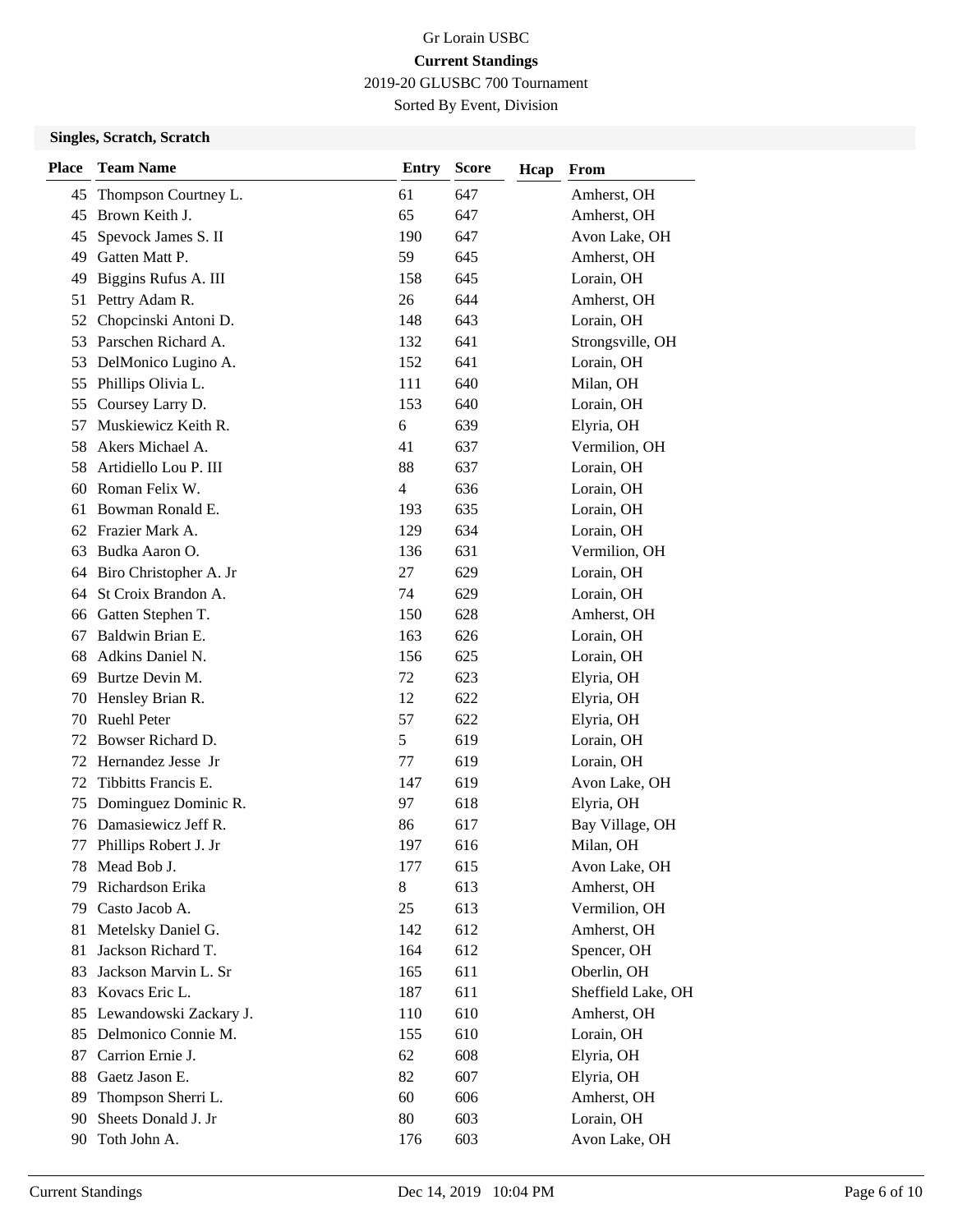2019-20 GLUSBC 700 Tournament

Sorted By Event, Division

| <b>Place</b> | <b>Team Name</b>              | <b>Entry</b> | <b>Score</b> | Hcap | From                 |
|--------------|-------------------------------|--------------|--------------|------|----------------------|
| 90           | Brown Jeff A.                 | 188          | 603          |      | Parma, OH            |
| 93           | Kelling Chester A.            | 2            | 602          |      | Lorain, OH           |
| 93           | Milton Trever C.              | 34           | 602          |      | Elyria, OH           |
| 93           | McKiel John J.                | 118          | 602          |      | Lorain, OH           |
|              | 96 Plumb Richard              | 101          | 600          |      | Elyria, OH           |
|              | 96 Clutter Steve D.           | 169          | 600          |      | Elyria, OH           |
|              | 98 Carlton Perry N.           | 28           | 598          |      | Lorain, OH           |
|              | 98 Harrell Randolph W.        | 99           | 598          |      | Lorain, OH           |
|              | 100 Werner Steven A.          | 199          | 595          |      | Amherst, OH          |
| 101          | Dennis Nico J.                | 112          | 594          |      | N. Ridgeville, OH    |
|              | 102 McGinnis Eric E.          | 47           | 593          |      | Lorain, OH           |
|              | 103 Aschenbach Kristopher S.  | 46           | 590          |      | Lorain, OH           |
|              | 104 Mannillo William R. Jr    | 106          | 588          |      | Lorain, OH           |
|              | 104 Dubosh Chip E. Jr         | 144          | 588          |      | Avon Lake, OH        |
|              | 106 Nazario Saul R.           | 116          | 587          |      | Lorain, OH           |
|              | 107 Spears Terry J.           | 189          | 584          |      | Avon Lake, OH        |
|              | 108 Velasquez Anthony M.      | 66           | 581          |      | Lorain, OH           |
| 109          | Duley Jennifer A.             | 42           | 578          |      | Sheffield Village, C |
| 109          | Shullick Pete J.              | 78           | 578          |      | Amherst, OH          |
| 109          | Rose Brian L.                 | 168          | 578          |      | LaGrange, OH         |
| 109          | Yuhasz Michael A.             | 175          | 578          |      | Lorain, OH           |
| 113          | St Croix David S. Jr          | 75           | 577          |      | Amherst, OH          |
| 113          | Cordy Chris D.                | 100          | 577          |      | Lorain, OH           |
|              | 115 Frazier Al C. Jr          | 141          | 576          |      | Elyria, OH           |
|              | 115 Velasquez Collin A.       | 178          | 576          |      | Lorain, OH           |
|              | 117 Henson Tyler M.           | 45           | 575          |      | Vermilion, OH        |
| 117          | Barnes Dale T.                | 70           | 575          |      | Lorain, OH           |
|              | 119 Falish Melinda M.         | 123          | 572          |      | Lorain, OH           |
|              | 120 Lewandowski Robert J. III | 109          | 571          |      | Amherst, OH          |
|              | 121 Pakish Frank W.           | 114          | 567          |      | Elyria, OH           |
|              | 122 Pranckunas Beth           | 15           | 566          |      | Lorain, OH           |
|              | 123 Retallick Thomas F.       | 53           | 565          |      | Lorain, OH           |
|              | 123 Remmer Max                | 84           | 565          |      | Elyria, OH           |
| 123          | Kozusko Douglas J.            | 102          | 565          |      | Lorain, OH           |
|              | 126 Bremke Bill               | 172          | 564          |      | Amherst, OH          |
|              | 127 Winters Andre M.          | 67           | 558          |      | Cleveland, OH        |
|              | 128 Citro Michael A. Sr       | 49           | 557          |      | Amherst, OH          |
| 128          | Speckhart Robert J.           | 184          | 557          |      | Lorain, OH           |
|              | 130 Roseman Charles A.        | 186          | 555          |      | Amherst, OH          |
|              | 131 Collier Matthew S.        | 23           | 553          |      | Avon Lake, OH        |
|              | 132 Lewandowski Robert J. Jr  | 108          | 551          |      | Amherst, OH          |
|              | 132 Konya Mark A.             | 145          | 551          |      | Avon, OH             |
|              | 134 Durst Larry D.            | 58           | 549          |      | Sheffield Lk, OH     |
|              | 134 Groner Rusty              | 154          | 549          |      | Elyria, OH           |
|              | 136 Szafran Ryan A.           | 22           | 546          |      | Elyria, OH           |
| 137          | Swietyniowski Jordan D.       | 94           | 544          |      | Lorain, OH           |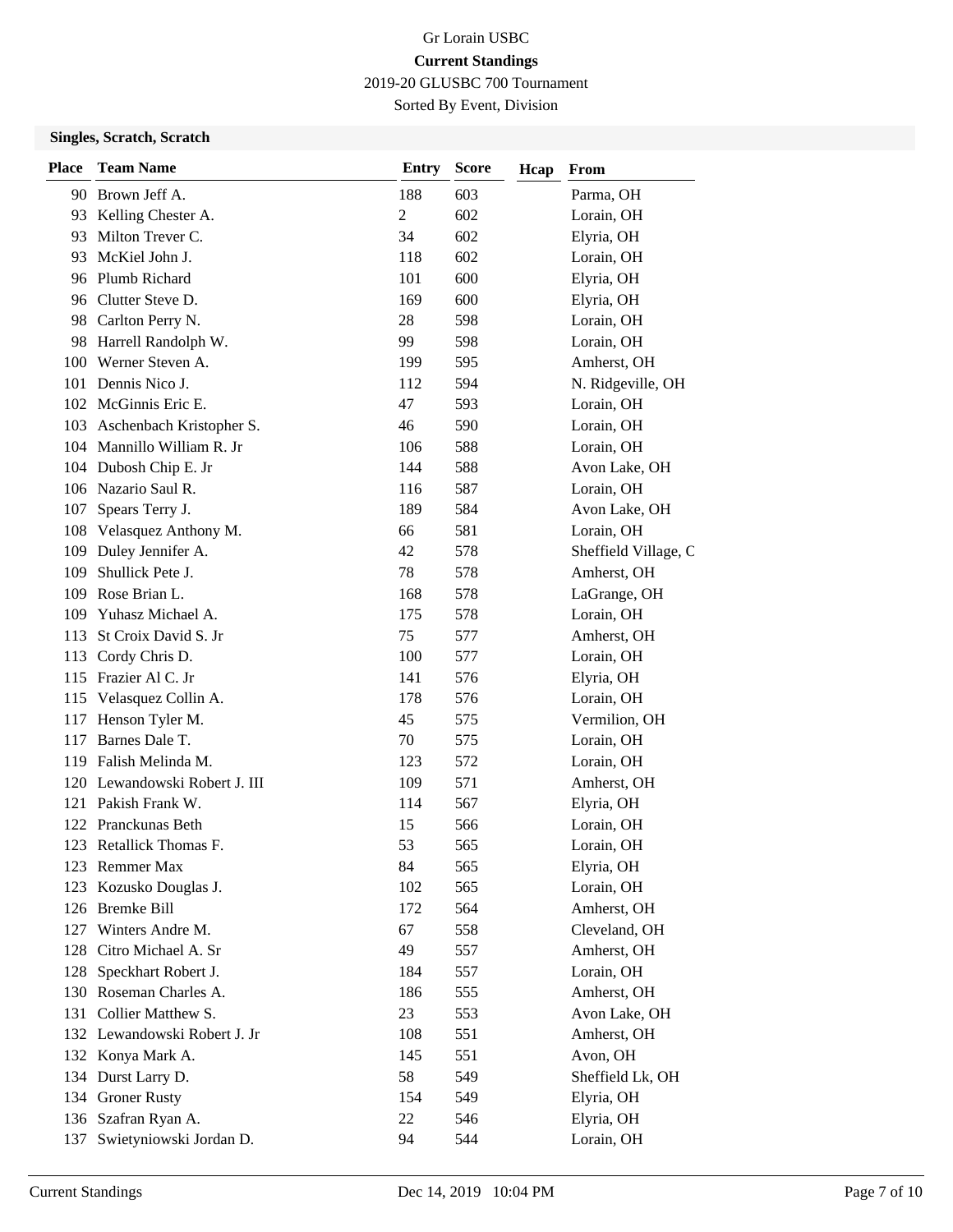2019-20 GLUSBC 700 Tournament

Sorted By Event, Division

| <b>Place</b> | <b>Team Name</b>           | <b>Entry</b> | <b>Score</b> | Hcap | From               |
|--------------|----------------------------|--------------|--------------|------|--------------------|
|              | 138 Phillips Craig A.      | 137          | 542          |      | Vermilion, OH      |
|              | 139 Muskiewicz Kevin J.    | 7            | 540          |      | Lorain, OH         |
|              | 140 Nunnally James E.      | 3            | 538          |      | Elyria, OH         |
|              | 140 Davis William L.       | 103          | 538          |      | Vermilion, OH      |
|              | 140 Olexa Steven M.        | 127          | 538          |      | Avon Lake, OH      |
|              | 143 Czarney Michael J.     | 149          | 536          |      | Amherst, OH        |
| 144          | Turner Joel E.             | 68           | 534          |      | Vermilion, OH      |
|              | 144 Bremke John R.         | 173          | 534          |      | Amherst, OH        |
|              | 146 Scott William M.       | 115          | 529          |      | Avon Lake, OH      |
| 147          | St. Peter Chuck J.         | 63           | 527          |      | Elyria, OH         |
| 148          | Gage Tim A.                | 33           | 526          |      | Berea, OH          |
| 149          | Spangler Richard C.        | 117          | 522          |      | Amherst, OH        |
| 150          | St. Clair Marck R.         | 21           | 521          |      | Lorain, OH         |
| 151          | Whitman Sarah              | 69           | 518          |      | Lorain, OH         |
| 151          | Taylor Steven M.           | 81           | 518          |      | Amherst, OH        |
|              | 153 Costello Jennifer A.   | 14           | 517          |      | Vermilion, OH      |
|              | 154 Hull Katelyn V.        | 170          | 514          |      | N. Olmsted, OH     |
|              | 155 Fuge Matthew H.        | 183          | 513          |      | Lorain, OH         |
|              | 156 Goode Keith A.         | 37           | 512          |      | Avon Lake, OH      |
|              | 157 Harcula Lauren N.      | 73           | 511          |      | Vermilion, OH      |
|              | 158 Cuevas Jesse           | 96           | 510          |      | Lorain, OH         |
|              | 159 Valderas-Vancs John V. | 191          | 504          |      | S. Ahmerst, OH     |
|              | 160 Daub Jeremy J.         | 50           | 502          |      | Lorain, OH         |
|              | 160 Willis Christopher M.  | 179          | 502          |      | ELYRIA, OH         |
|              | 162 Marchant Gerald L. III | 24           | 496          |      | Elyria, OH         |
|              | 163 Costello Raymond       | 52           | 495          |      | Lorain, OH         |
|              | 164 Sheets Missy R.        | 16           | 493          |      | Vermilion, OH      |
|              | 165 Morris Heather M.      | 44           | 492          |      | Vermilion, OH      |
|              | 166 Vancs Tom B. Sr        | 174          | 490          |      | S. Ahmerst, OH     |
|              | 166 Goldthorpe Bryan T.    | 192          | 490          |      | Lorain, OH         |
|              | 168 Serrano Edgar I.       | 124          | 484          |      | Lorain, OH         |
|              | 169 Burger John S.         | 1            | 483          |      | Elyria, OH         |
|              | 169 Hughart Robert G.      | 87           | 483          |      | N. Ridgeville, OH  |
| 169          | Gillenwaters John J.       | 113          | 483          |      | Sheffield Lake, OH |
|              | 172 Hrovat Holly R.        | 40           | 482          |      | Sandusky, OH       |
|              | 173 Marchand Dan J.        | 17           | 480          |      | Elyria, OH         |
|              | 174 Hronec Patty A.        | 157          | 478          |      | Amherst, OH        |
|              | 175 Phillips Kenny A.      | 138          | 477          |      | Vermilion, OH      |
|              | 175 Plumb Carson S.        | 162          | 477          |      | Amherst, OH        |
| 177          | Francis Glenn A.           | 166          | 467          |      | Lorain, OH         |
| 178          | Kozel Steve A.             | 159          | 465          |      | Elyria, OH         |
| 179          | Speckhart Xavier A.        | 107          | 451          |      | Lorain, OH         |
| 180          | Matotek John E.            | 160          | 448          |      | Lorain, OH         |
| 181          | Matotek Tom M.             | 161          | 428          |      | Lorain, OH         |
| 182          | Thomas Eugene R.           | 195          | 425          |      | Lorain, OH         |
|              | 183 Mendosa Dennis S.      | 98           | 421          |      | Lorain, OH         |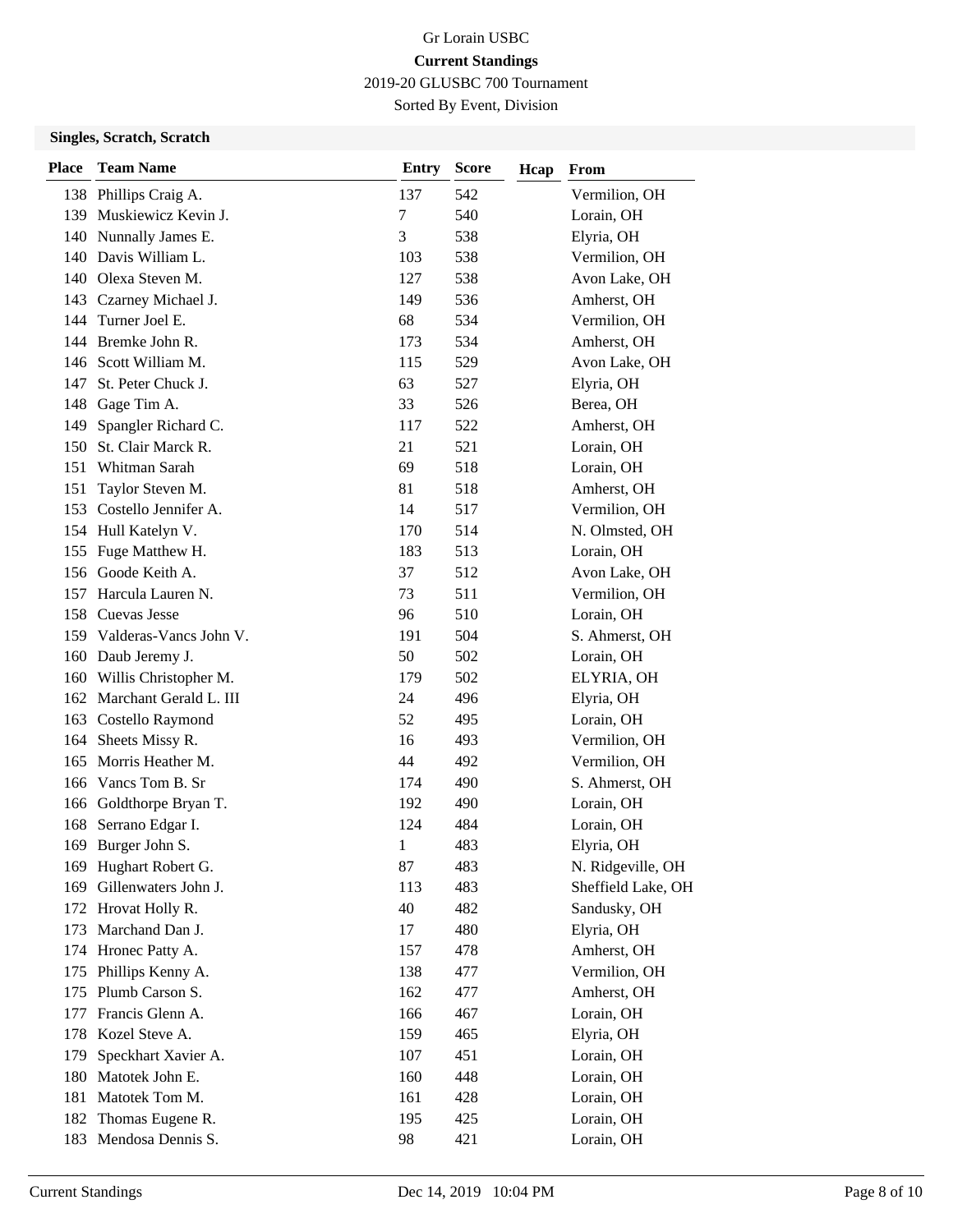2019-20 GLUSBC 700 Tournament

Sorted By Event, Division

#### **Singles, Scratch, Scratch**

| <b>Place</b> Team Name  |    | Entry Score Heap From |            |
|-------------------------|----|-----------------------|------------|
| 184 Centifanti James M. | 38 | 411                   | Lorain. OH |

The lowest score to cash is 704.

### **Senior Division, Sr Handicap, Handicapped**

| Place | <b>Team Name</b>     | Entry          | <b>Score</b> | Hcap         | From             |
|-------|----------------------|----------------|--------------|--------------|------------------|
| 1     | Webber Dennis R.     | 29             | 749          | 102          | Avon Lake, OH    |
| 2     | Bowman Ronald E.     | 193            | 737          | 102          | Lorain, OH       |
| 3     | Coursey Larry D.     | 153            | 736          | 96           | Lorain, OH       |
| 4     | Jackson Richard T.   | 164            | 735          | 123          | Spencer, OH      |
| 5     | Jackson Marvin L. Sr | 165            | 725          | 114          | Oberlin, OH      |
| 6     | Roman Felix W.       | $\overline{4}$ | 723          | 87           | Lorain, OH       |
| 6     | <b>Bremke Bill</b>   | 172            | 723          | 159          | Amherst, OH      |
| 8     | Bowser Richard D.    | 5              | 700          | 81           | Lorain, OH       |
| 9     | Durst Larry D.       | 58             | 699          | 150          | Sheffield Lk, OH |
| 10    | Kelling Chester A.   | 2              | 698          | 96           | Lorain, OH       |
| 11    | Burger John S.       | 1              | 690          | 207          | Elyria, OH       |
| 12    | Citro Michael A. Sr  | 49             | 674          | 117          | Amherst, OH      |
| 13    | <b>Groner Rusty</b>  | 154            | 654          | 105          | Elyria, OH       |
| 14    | Costello Raymond     | 52             | 645          | 150          | Lorain, OH       |
| 15    | Matotek Tom M.       | 161            | 644          | 216          | Lorain, OH       |
| 16    | Parschen Richard A.  | 132            | 641          | $\mathbf{0}$ | Strongsville, OH |
| 17    | Hronec Patty A.      | 157            | 640          | 162          | Amherst, OH      |
| 18    | Nunnally James E.    | 3              | 634          | 96           | Elyria, OH       |
| 19    | Matotek John E.      | 160            | 622          | 174          | Lorain, OH       |
| 20    | Plumb Carson S.      | 162            | 609          | 132          | Amherst, OH      |
| 21    | Serrano Edgar I.     | 124            | 583          | 99           | Lorain, OH       |
| 22    | Francis Glenn A.     | 166            | 581          | 114          | Lorain, OH       |
| 23    | Thomas Eugene R.     | 195            | 575          | 150          | Lorain, OH       |
|       |                      |                |              |              |                  |

The lowest score to cash is 749.

### **Senior Division, Sr. Scratch, Scratch**

| <b>Place</b> | <b>Team Name</b>       | Entry | <b>Score</b> | Hcap | From             |
|--------------|------------------------|-------|--------------|------|------------------|
|              | Webber Dennis R.       | 29    | 647          |      | Avon Lake, OH    |
| 2            | Parschen Richard A.    | 132   | 641          |      | Strongsville, OH |
| 3            | Coursey Larry D.       | 153   | 640          |      | Lorain, OH       |
| 4            | Roman Felix W.         | 4     | 636          |      | Lorain, OH       |
| 5.           | Bowman Ronald E.       | 193   | 635          |      | Lorain, OH       |
| 6            | Bowser Richard D.      | 5     | 619          |      | Lorain, OH       |
|              | Jackson Richard T.     | 164   | 612          |      | Spencer, OH      |
| 8            | Jackson Marvin L. Sr   | 165   | 611          |      | Oberlin, OH      |
| 9            | Kelling Chester A.     | 2     | 602          |      | Lorain, OH       |
| 10           | <b>Bremke Bill</b>     | 172   | 564          |      | Amherst, OH      |
|              | 11 Citro Michael A. Sr | 49    | 557          |      | Amherst, OH      |
| 12           | Durst Larry D.         | 58    | 549          |      | Sheffield Lk, OH |
| 12           | <b>Groner Rusty</b>    | 154   | 549          |      | Elyria, OH       |
| 14           | Nunnally James E.      | 3     | 538          |      | Elyria, OH       |
|              |                        |       |              |      |                  |